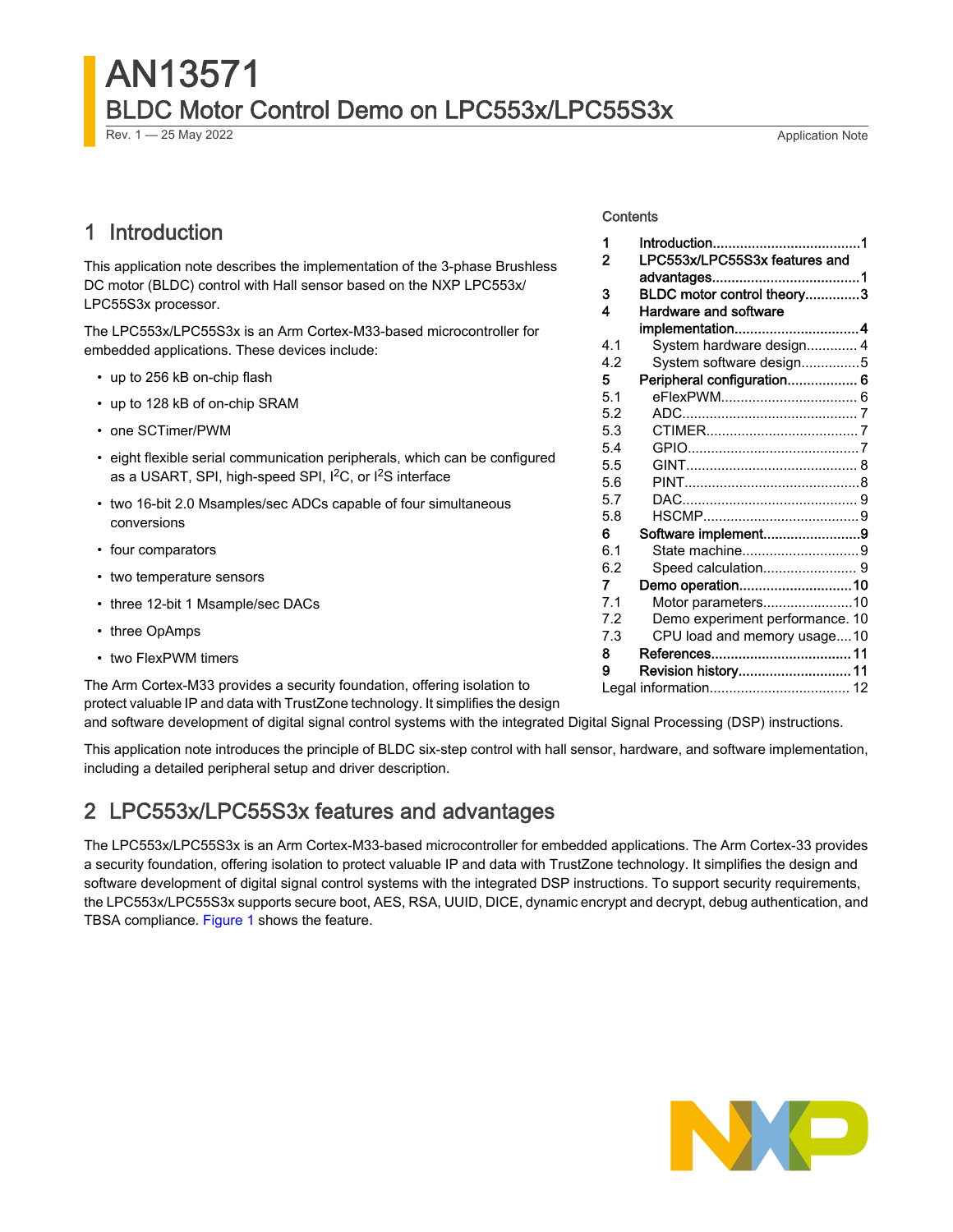<span id="page-1-0"></span>

For BLDC motor control, the advantages of LPC553x/LPC55S3x are:

- Multi-channel PWM signal output.
- Abundant timer and communication interfaces.
- Rich analog IP internal integrated.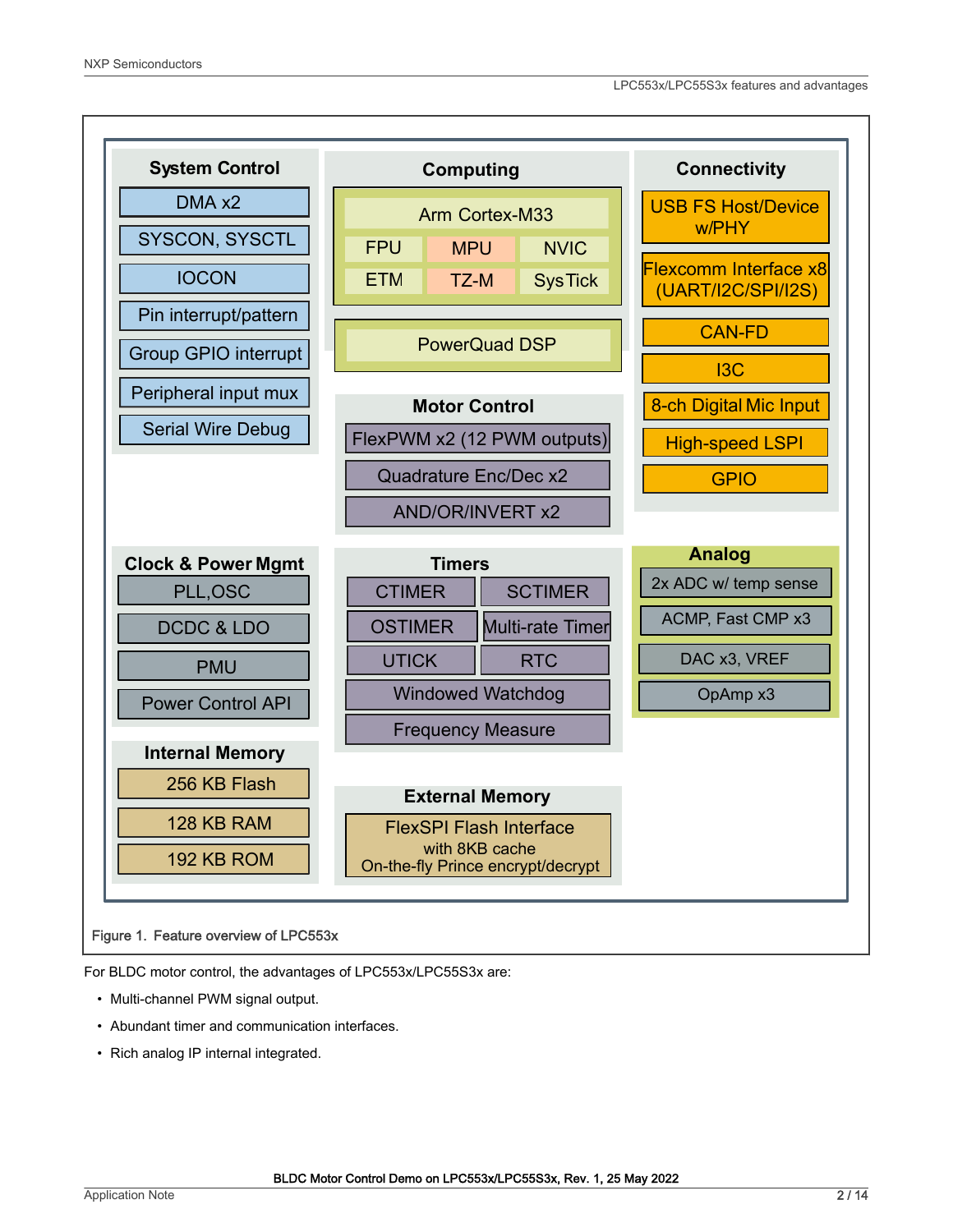# <span id="page-2-0"></span>3 BLDC motor control theory

The BLDC motor is a type of rotating electric machine. The stator is similar to the three-phase stator of a traditional induction motor, and the rotor has surface-mounted permanent magnets. There are no brushes on the rotor, and it is commutated electronically at certain rotor positions. Figure 2 shows a typical cross section of a BLDC motor.



The Hall sensor is installed on the axis of the stator three-phase winding to detect the rotor position.

- When the position of the direct axis of the rotor magnet is within 180° of the positive direction of a phase axis, the Hall sensor of corresponding phase feedback gets a high level.
- When the position of the direct axis of the rotor magnet is within the reserved 180°, the Hall sensor of corresponding phase feedback gets a low level.

The midpoint of the trapezoidal back EMF is the position where the direct axis of the rotor is perpendicular to the phase axis of the stator, and the output signal of the Hall sensor jumps here, as shown in Figure 3.

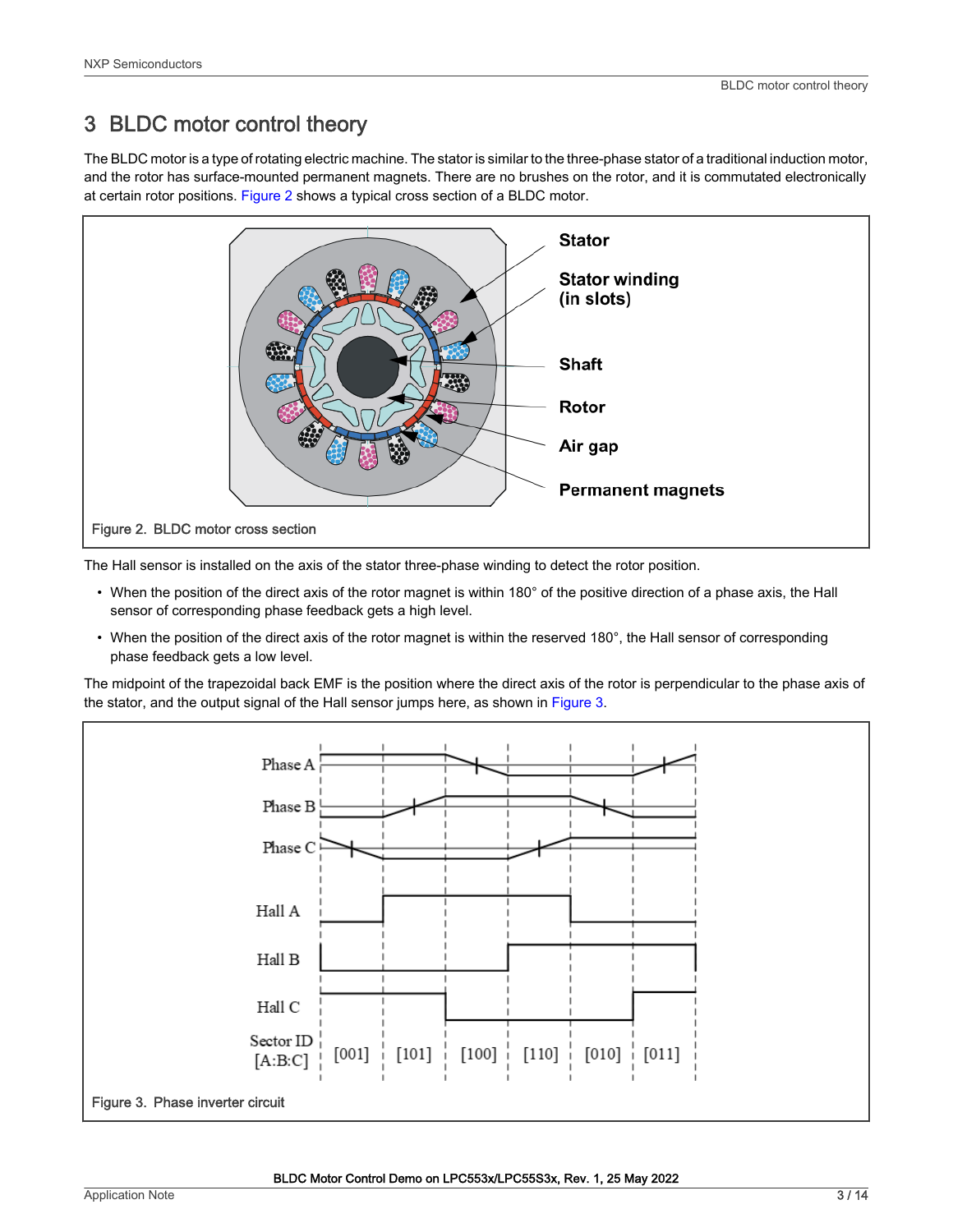<span id="page-3-0"></span>The three-phase Hall sensor is not all 0 nor all 1 at the same time, so a rotor-electrical angle can be divided into six 60° sectors. In the square wave control method, only two of the three-phase windings are selected for conduction at the same time, and the generated voltage vector coincides with the boundary of the sector divided by the Hall sensor. Position relationship between sector and voltage vector is as shown in Figure 4.



Select the appropriate voltage vector and square wave duty cycle according to the location of the sector and the required motor rotation. For example, when the direct axis of the rotor is in sector [100], select voltage vector 2 if the motor rotates counterclockwise and select voltage vector 5 if the motor rotates clockwise.

According to different applications, double-chop PWM modulation and single-chop H\_PWM-L\_ON, H\_ON-L\_PWM, PWM-ON, and ON-PWM modulation can be used.

Double chop PWM modulation is used in this use case.

# 4 Hardware and software implementation

#### 4.1 System hardware design

The application hardware includes the following parts:

• LPCXpresso55S36

The LPCXpresso55S36 board is designed to work in standalone mode or as the main board of LPC553x/LPC55S3x. The onboard interfaces include an RGB LED. Two motor control interfaces are for dual-motor control applications. Each interface includes a three-phase PWM output and a corresponding sampling signal input interface.

• FRDM-MC-LVBLDC

The FRDM-MC-LVBLDC low-voltage, 3-phase BLDC Freedom development board platform adds BLDC motor control capabilities, such as, rotational or linear motion, to your design applications.

LINIX 45ZVN24-40 BLDC motor is selected. The motor control development platform block diagram and actual demo picture are as shown in [Figure 5](#page-4-0) and [Figure 6.](#page-4-0)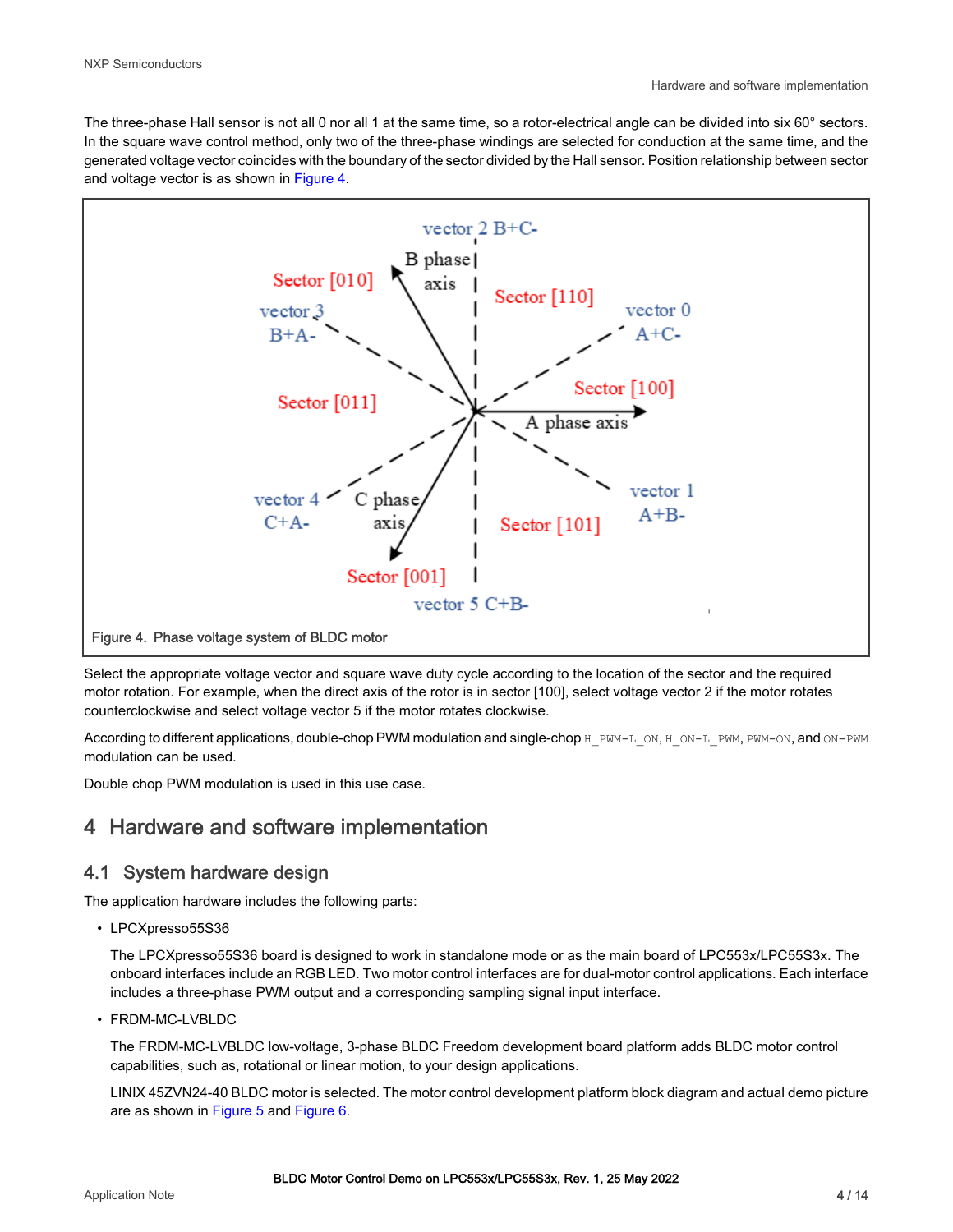<span id="page-4-0"></span>

#### 4.2 System software design

The software and hardware application can meet the below design requirements:

- Select LPC553x/LPC55S3x as controller
- Speed closed-loop control based on Hall sensor
- Over-voltage, under-voltage, and over-current faults protection based on hardware and software
- Minimal speed of 300 rpm, maximal speed of 2200 rpm
- Set limit current to 4 A as default
- Support two directions of rotation
- Start from any motor position without rotor alignment

[Figure 7](#page-5-0) shows the system block diagram. The overall control process contains three parts.

• Communication

Hall signal acquisition and commutation control are done in communication interrupt generated by PINT. To select the sector where the rotor located, poll the GPIO values connected to hall signals in this interrupt. At the same time, the timer stores the commutation time.

• Timed control loop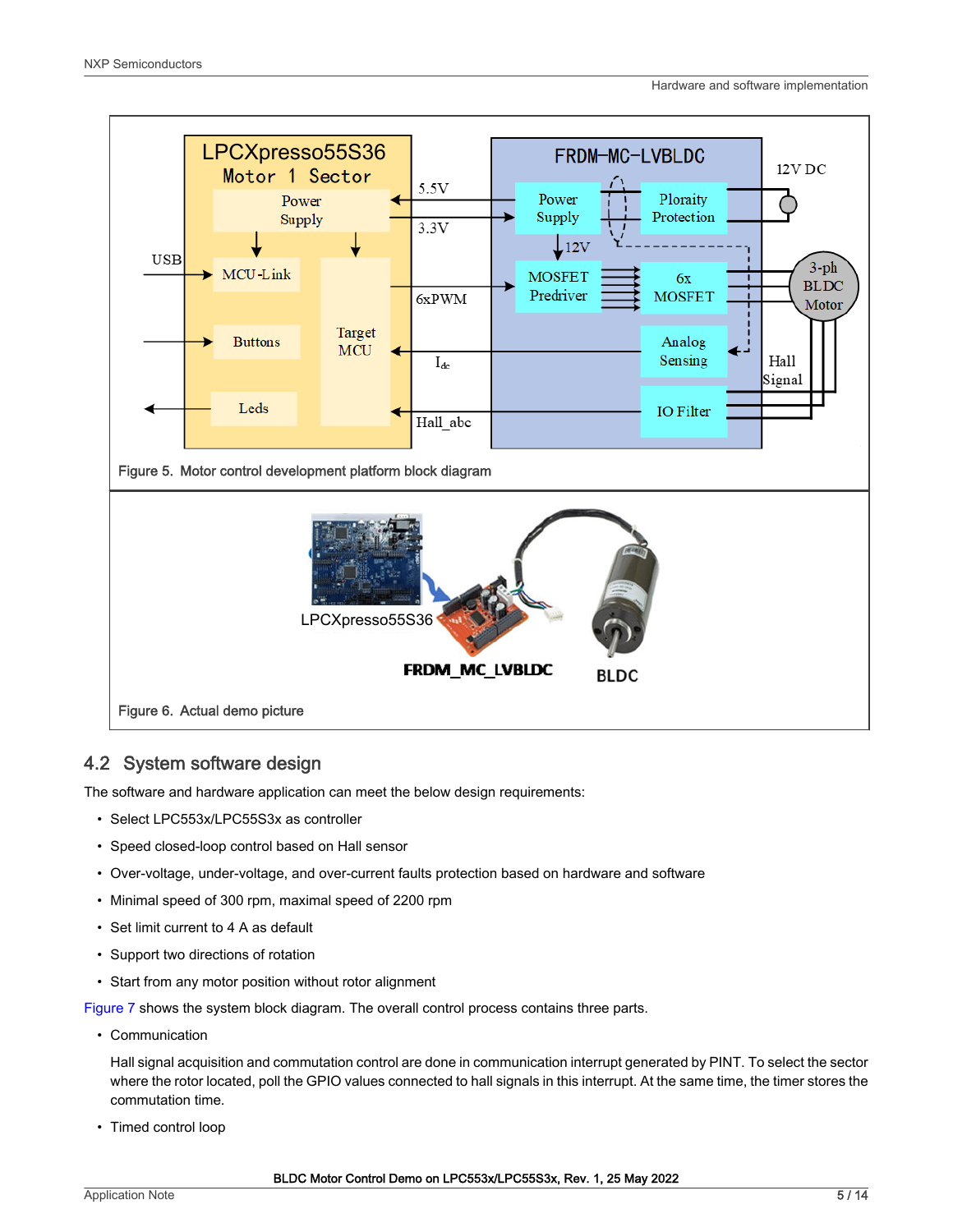<span id="page-5-0"></span>Speed PI controller calculation, application state machine update, and software fault protection are completed in the ADC ISR (1 kHz) triggered by PWM slow loop. The output PWM duty cycle of speed PI controller is updated in timed control loop. Read cache commutation time to calculate speed.

• Software/Hardware protection

HSCMP realizes Hardware protection of bus current. It generates fault signal to eFlexPWM and DAC, which can configure current protect threshold. Software protection is executed in control loop.



## 5 Peripheral configuration

This section describes the configuration of peripherals used for the motor control on LPC553x/LPC55S3x, including eFlexPWM, CTIMER, ADC, PINT, GINT, DAC, and HSCMP.

#### 5.1 eFlexPWM

Configure eFlexPWM0 to generate 6 PWM outputs to drive the BLDC motor and enable count reset of Sub-Module 0 synchronizes Sub-Modules 1 and 2.

eFlexPWM0 configuration includes:

- Enable IPBus clock source 150 MHz.
- Full cycle reload and full cycle re-enabled

#### Sub-Module 0

- Running frequency of 10 kHz with 100 μs.
- Output edge-aligned and high-true complementary PWM with 1 μs dead time.
- PWM reload and initialization signals generated from this sub module to Sub-Module 1, 2.

#### Sub-Module 1, 2

- Running frequency of 10 kHz with 100μs.
- Output edge-aligned and high-true complementary PWM with 1μs dead time.
- PWM reload and initialization signals generated from Sub-Module 0.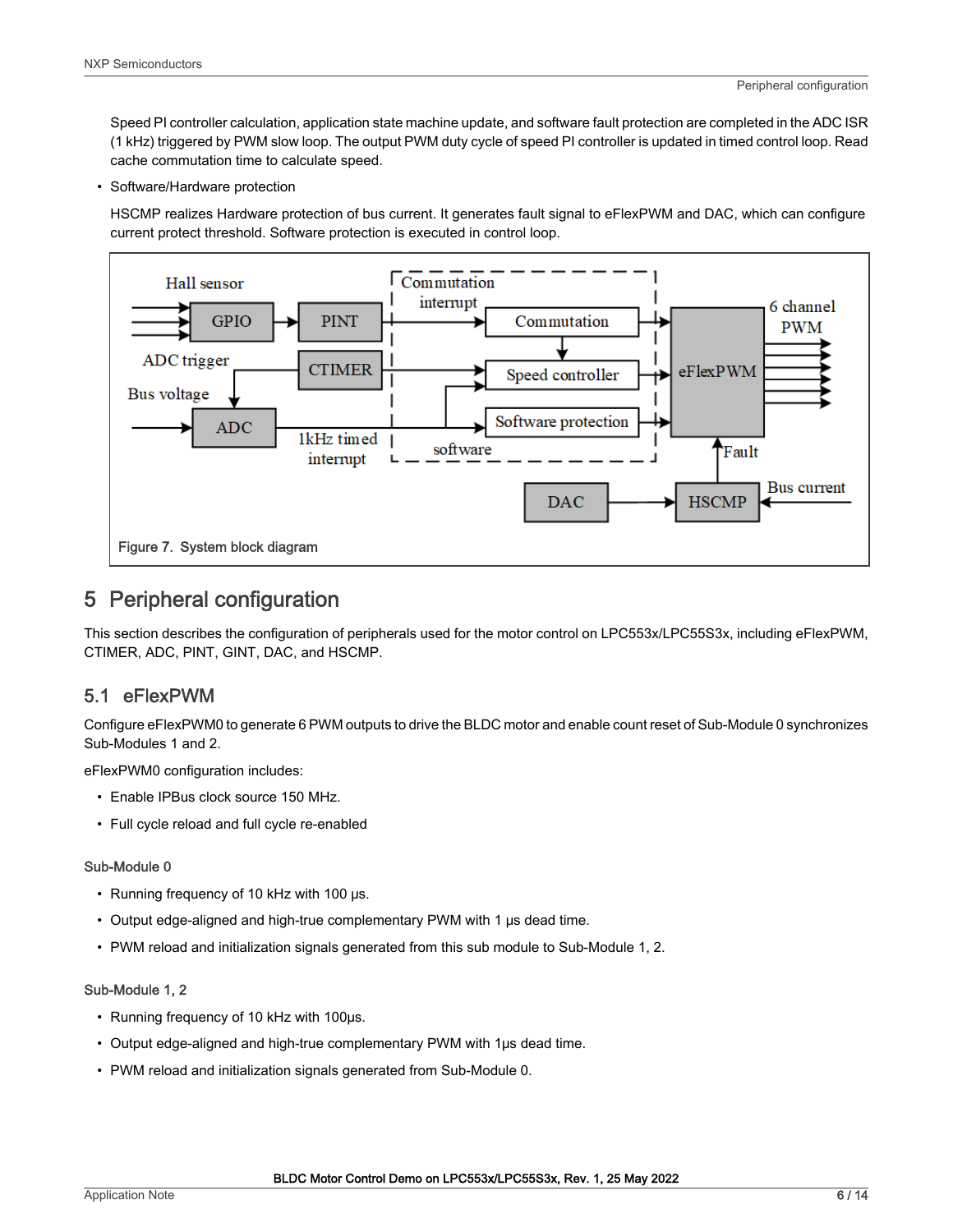#### <span id="page-6-0"></span>5.2 ADC

ADC samples the DC-bus voltage. The sampled values are used to compare the over-voltage value with under-voltage value given by the user. ADC realizes the software protection of the motor control system.

ADC configuration includes:

- Bus clock source. Clock divide value is 2.
- Standard resolution. Single-ended 12-bit conversion.
- Configure sampling channels, PO\_10/ADCO\_1A channel, to sample DC-bus voltage.



#### 5.3 CTIMER

CTIMER0 is used to:

- generate 1 kHz trigger to trigger ADC converting
- enter timed control interrupt to perform speed control

CTIMER0 configuration includes:

- Fixed-frequency clock source FRO 96 MHz.
- Work in PWM model and reset on match value 3.
- Connect MAT3 to ADC TRIG0 through INPUTMUX.

CTIMER1 runs freely to record and caches the commutation time point of each sector for speed calculation.

CTIMER1 configuration includes:

• Fixed-frequency clock source FRO 96 MHz.

#### 5.4 GPIO

Table 1 lists the GPIO configuration related to BLDC control on the EVK board.

#### Table 1. GPIO configuration

| Pin_num | Pin name | Pin function | Pin_num | Pin name | Pin function |
|---------|----------|--------------|---------|----------|--------------|
| 11      | PIO1 20  | PWM0 A0      | 70      | PIO0 13  | GPIO_input   |

Table continues on the next page...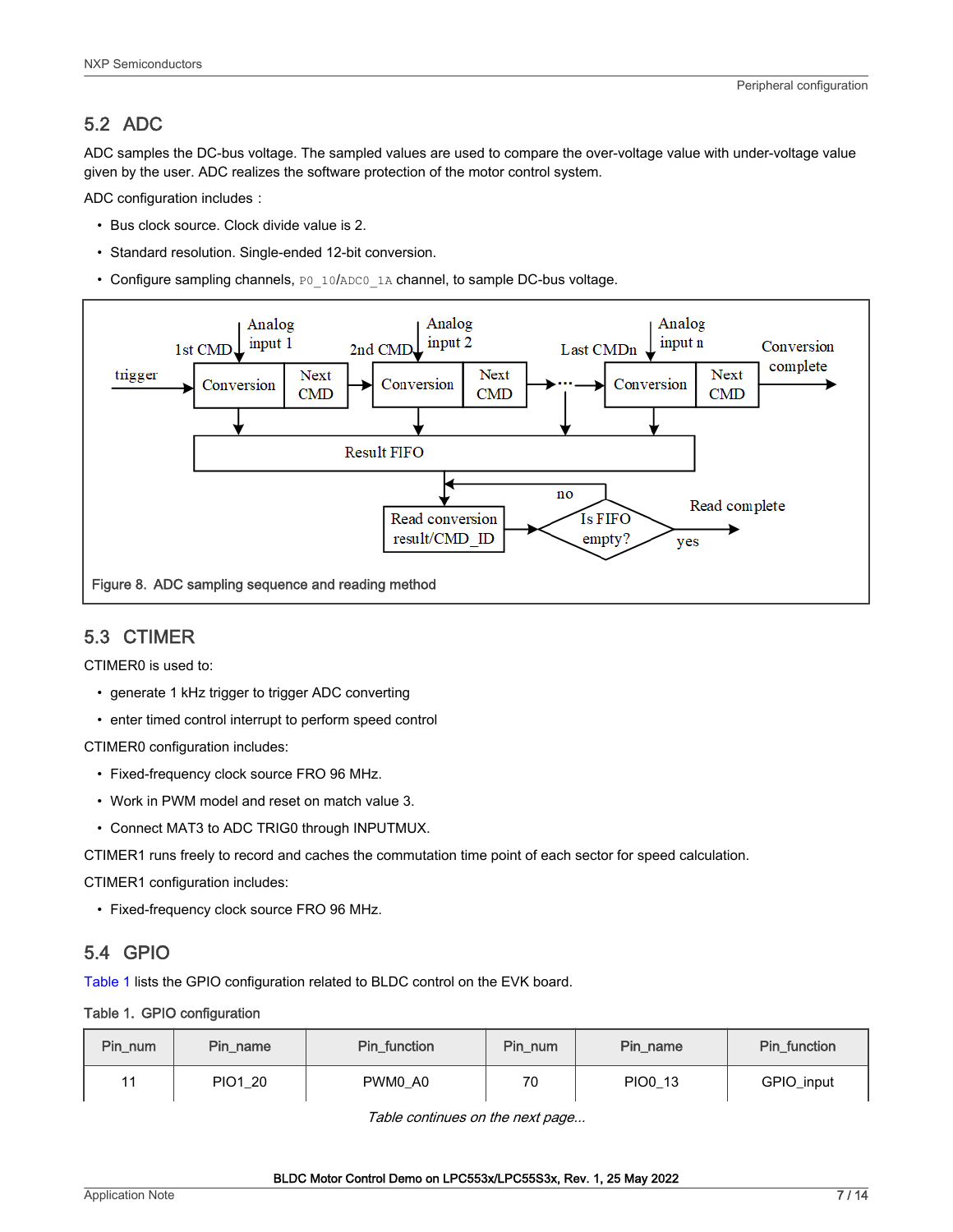| Pin_num | Pin_name       | Pin_function | Pin_num | Pin_name      | Pin_function |
|---------|----------------|--------------|---------|---------------|--------------|
| 91      | PIO1 17        | PWM0_B0      | 71      | PIO0 14       | GPIO_input   |
| 50      | PIO1 6         | PWM0 A1      | 78      | PIO1 11       | GPIO_input   |
| 40      | <b>PIO1 22</b> | PWM0 B1      | 30      | PIO1 19       | ADC0 1A      |
| 36      | <b>PIO1 8</b>  | PWM0 A2      | 35      | <b>PIO1 5</b> | HSCMP0_IN3   |
| 75      | <b>PIO1 4</b>  | PWM0 B2      |         |               |              |

#### <span id="page-7-0"></span>Table 1. GPIO configuration (continued)

The GPIO configuration can be realized through Configure Tools of MCUXpresso IDE, as shown in Figure 9.

| File               | Edit                                                                                                                                                                                                                                                                                                                                                                                                                                                                                       |           | Source Refactor Navigate Search Project                                |                 |                     | ConfigTools | Pins<br>Run     | Window                                                 | Help                         |                        |                   |            |                                        |
|--------------------|--------------------------------------------------------------------------------------------------------------------------------------------------------------------------------------------------------------------------------------------------------------------------------------------------------------------------------------------------------------------------------------------------------------------------------------------------------------------------------------------|-----------|------------------------------------------------------------------------|-----------------|---------------------|-------------|-----------------|--------------------------------------------------------|------------------------------|------------------------|-------------------|------------|----------------------------------------|
|                    | $\blacksquare$ $\blacksquare$ $\blacksquare$ $\blacksquare$ $\blacksquare$ $\blacksquare$ $\blacksquare$ $\blacksquare$ $\blacksquare$ $\blacksquare$ $\blacksquare$ $\blacksquare$ $\blacksquare$ $\blacksquare$ $\blacksquare$ $\blacksquare$ $\blacksquare$ $\blacksquare$ $\blacksquare$ $\blacksquare$ $\blacksquare$ $\blacksquare$ $\blacksquare$ $\blacksquare$ $\blacksquare$ $\blacksquare$ $\blacksquare$ $\blacksquare$ $\blacksquare$ $\blacksquare$ $\blacksquare$ $\blacks$ |           |                                                                        |                 |                     |             |                 | V 4: A D Update Code   Functional Group BOARD InitPins |                              |                        | $\vee$            |            | $\mathbb{R} \times \mathbb{R}$ . As in |
|                    |                                                                                                                                                                                                                                                                                                                                                                                                                                                                                            |           |                                                                        |                 |                     |             |                 |                                                        |                              | 1.open ConfigTools-Pin |                   |            |                                        |
|                    |                                                                                                                                                                                                                                                                                                                                                                                                                                                                                            |           | Pins × <b><i>⊠</i> Peripheral Signals · Package · Expansion Header</b> |                 |                     |             |                 | 3.Don't forget to "Update Code" to make                |                              |                        |                   |            | - -                                    |
|                    |                                                                                                                                                                                                                                                                                                                                                                                                                                                                                            |           |                                                                        |                 |                     |             |                 | your changes that take effect                          |                              |                        |                   |            |                                        |
| Pin                | Pin name                                                                                                                                                                                                                                                                                                                                                                                                                                                                                   |           | <b>PINT</b>                                                            | FLEXCOMM CTIMER |                     | <b>SCT</b>  | <b>PWM</b>      | <b>AOI</b>                                             | <b>SECPINT</b>               | <b>SECGPIO</b>         | <b>SPI FILTER</b> | <b>ENC</b> | USBFSH ^                               |
| $\Box$ 5           |                                                                                                                                                                                                                                                                                                                                                                                                                                                                                            |           | PIOO_1/FC O:TRI PINT:PINT, FLEXCOM CTIMERO:                            |                 |                     | SCT0:IN,0[  |                 | AOI0:OUT,1 SECPINT:S                                   |                              | SECGPIO:               |                   |            |                                        |
| $\Box$ 6           |                                                                                                                                                                                                                                                                                                                                                                                                                                                                                            |           | PIO1 0/FC 0:TRI PINT:PINT,                                             | <b>FLEXCOM</b>  | CTIMER <sub>0</sub> | SCT0:IN,0[  |                 | AOI1:OUT,0                                             |                              |                        |                   |            |                                        |
| $\triangleright$ 7 | ADC1IN1B                                                                                                                                                                                                                                                                                                                                                                                                                                                                                   |           |                                                                        |                 |                     |             |                 |                                                        |                              |                        |                   |            |                                        |
| $\triangleright$ 8 | ADC1IN1A                                                                                                                                                                                                                                                                                                                                                                                                                                                                                   |           |                                                                        |                 |                     |             |                 |                                                        |                              |                        |                   |            |                                        |
| $\Box$ 9           | PIO0 11/F 0:TRI                                                                                                                                                                                                                                                                                                                                                                                                                                                                            |           | PINT:PINT,                                                             | <b>FLEXCOM</b>  | CTIMER2:            |             |                 |                                                        | AOI1:OUT,2   SECPINT:S       | SECGPIO:               |                   |            |                                        |
| $\Box$ 10          | PIO0 12/F 0:TRI                                                                                                                                                                                                                                                                                                                                                                                                                                                                            |           | PINT:PINT,                                                             | FLEXCOM         |                     | SCT0:IN,0[  |                 | $\frac{1}{2}$ AOI1:OUT,1                               | SECPINT:S SECGPIO:           |                        |                   |            |                                        |
| $V$ 11             | PWM0 A0                                                                                                                                                                                                                                                                                                                                                                                                                                                                                    | 0:TRI     | PINT:PINT                                                              | FLEXCOM         | CTIMER0:            |             | <b>PWM0:A,0</b> | AOI0:OUT,1                                             |                              |                        |                   |            |                                        |
| $\boxtimes$ 12     | VDDIO 112                                                                                                                                                                                                                                                                                                                                                                                                                                                                                  |           |                                                                        |                 |                     |             |                 |                                                        |                              |                        |                   |            |                                        |
| $\boxtimes$ 13     | <b>VDDA</b>                                                                                                                                                                                                                                                                                                                                                                                                                                                                                |           |                                                                        |                 |                     |             |                 |                                                        | `2.Click the function you wa |                        |                   |            |                                        |
| $\nabla$ 14        | <b>VREF OUT</b>                                                                                                                                                                                                                                                                                                                                                                                                                                                                            |           |                                                                        |                 |                     |             |                 |                                                        |                              |                        |                   |            |                                        |
|                    | 15 VREEP                                                                                                                                                                                                                                                                                                                                                                                                                                                                                   | $\langle$ |                                                                        |                 |                     |             |                 |                                                        |                              |                        |                   |            |                                        |
|                    |                                                                                                                                                                                                                                                                                                                                                                                                                                                                                            |           |                                                                        |                 |                     |             |                 |                                                        |                              |                        |                   |            |                                        |

#### 5.5 GINT

GINT0 is used to generate general-purpose interrupt to detect SW3 switch condition to realized control function by users.

GINT0 configuration includes:

- Enable AHB clock.
- Level-triggered and low-level active.
- Enable PIO1 17 to contribute to grouped interrupt.

#### 5.6 PINT

PIN\_INT\_IRQ 0-2 is used to detect edge of hall signal A, B, and C respectively to generate interrupt and complete communication.

PINT0 configuration includes:

- Select PIO0\_13, PIO0\_14, and PIO1\_11 as interrupt source of PIN\_INT\_IRQ 0-2 respectively.
- Level-triggered and both rise and fall edge active.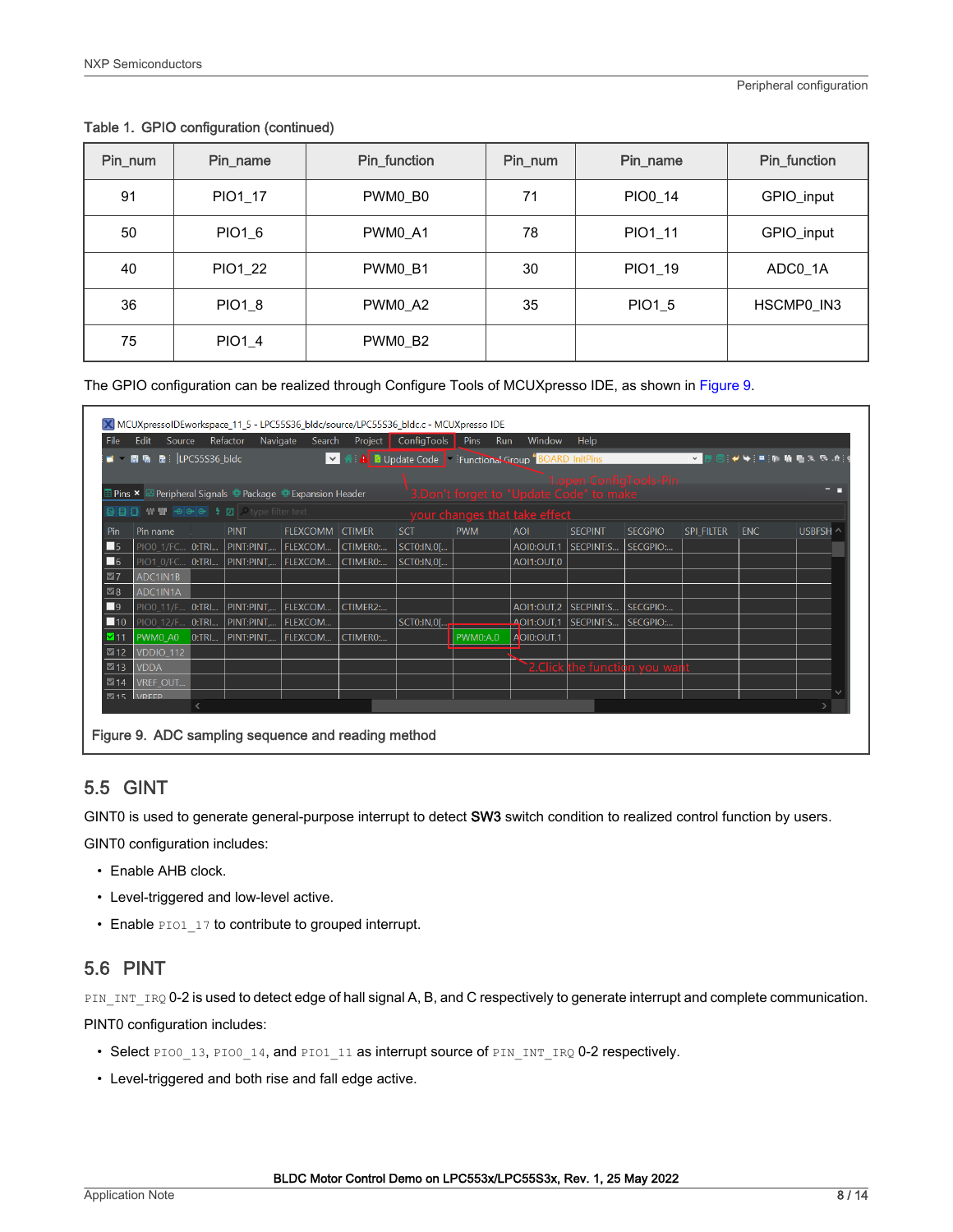#### <span id="page-8-0"></span>5.7 DAC

DAC is used to configure bus current threshold and the negative input of the HSCMP.

DAC0 configuration includes:

- Enable clock source main clock 150 MHz and 6 divided get a 25 MHz clock.
- Select VREFH1 as the reference voltage.
- Use Opamp as the DAC analog buffer.
- DAC convert value is DATA × 3.3 V/4096.

#### 5.8 HSCMP

HSCMP is used to compare bus current sampling signal and user configured DAC threshold value to perform hardware protection.

HSCMP0 configuration includes:

- Input minus = External DAC, input plus = analog mux in3, high power/high speed mode.
- Connect compare output to fault of eFlexPWM.

# 6 Software implement

This section describes the software design of the BLDC motor application.

#### 6.1 State machine

State machine control in ADC interrupt controls motor running state, as shown in Figure 10.



#### 6.2 Speed calculation

CTIMER1 records the duration of each sector. The motor speed (RPM) can be calculated according to the time of the first six sectors.

$$
Speed\_Fed = \frac{60}{Cnt_{Six Sector}*Period*Polepair}
$$

Equation 1.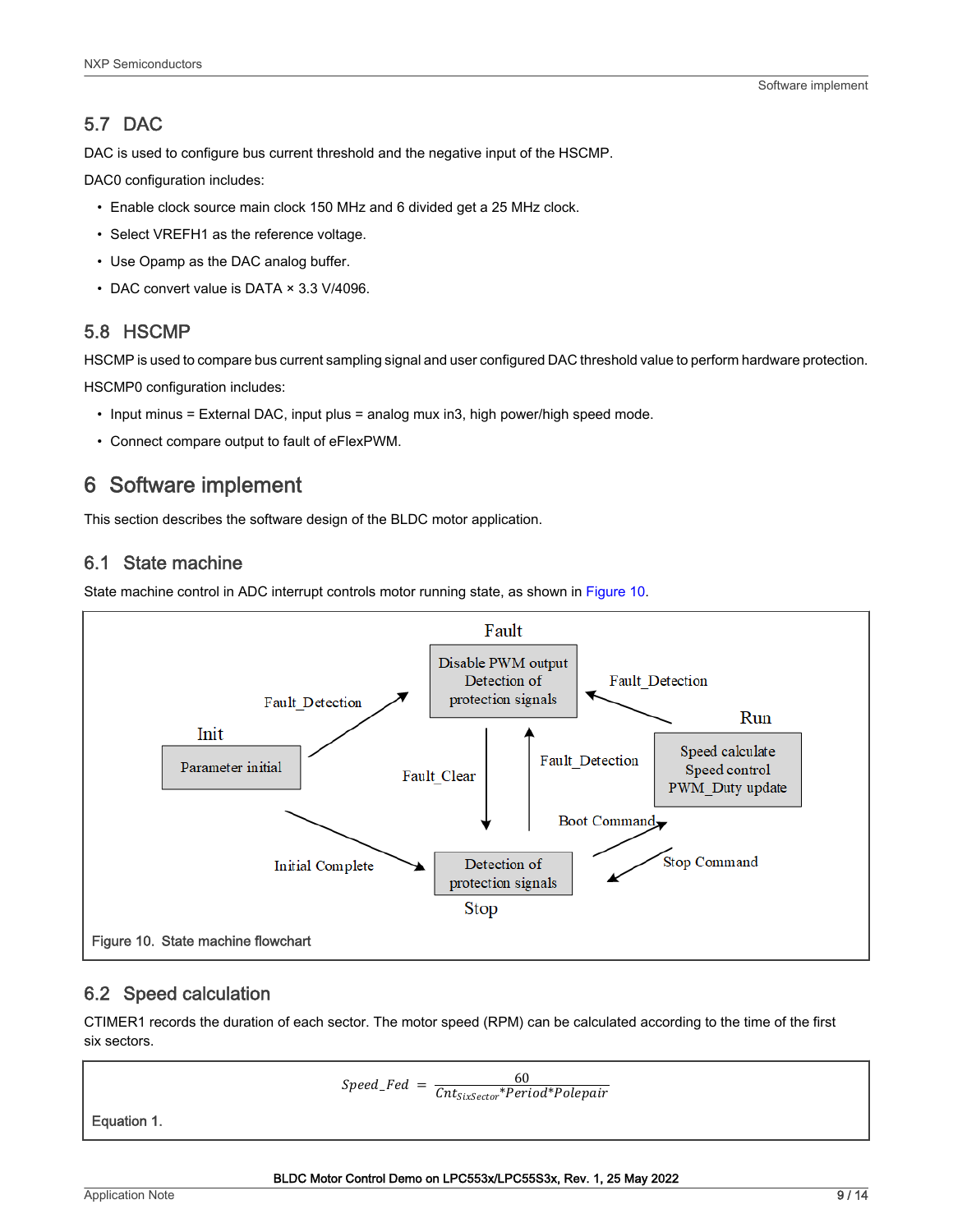# <span id="page-9-0"></span>7 Demo operation

#### 7.1 Motor parameters

Table 2 provides motor specifications.

#### Table 2. GPIO motor specifications

| Manufacturer name    | Linix      | Stator resistor / Ohm                   |         |
|----------------------|------------|-----------------------------------------|---------|
| Model                | 45ZWN24-40 | Stator winding inductance d-axis/µH     | 426     |
| Rated speed/rpm      | 4000       | Stator winding inductance q-axis/µH     | 460     |
| Rated line voltage/V | 24         | Pole pairs                              |         |
| Rated power/W        | 40         | Back EMF Constant/V.s.rad <sup>-1</sup> | 0.01456 |

The application parameters (speed PI controller and starting current value) are set for a motor with a plastic ring (part of the kit) mounted on the shaft. Otherwise, speed oscillations may occur.

#### 7.2 Demo experiment performance

As shown in Figure 11, when the motor runs at a speed of 1000 rpm,

- The signal of the Hall sensor changes alternately.
- The voltage of the motor-winding terminal is chopped according to the output of the Hall signal.
- The opposite potential is a zero-crossing waveform without conduction.



#### 7.3 CPU load and memory usage

[Table 3](#page-10-0) shows the space usage and core load of the demo program. The CPU load is measured using the SysTick timer.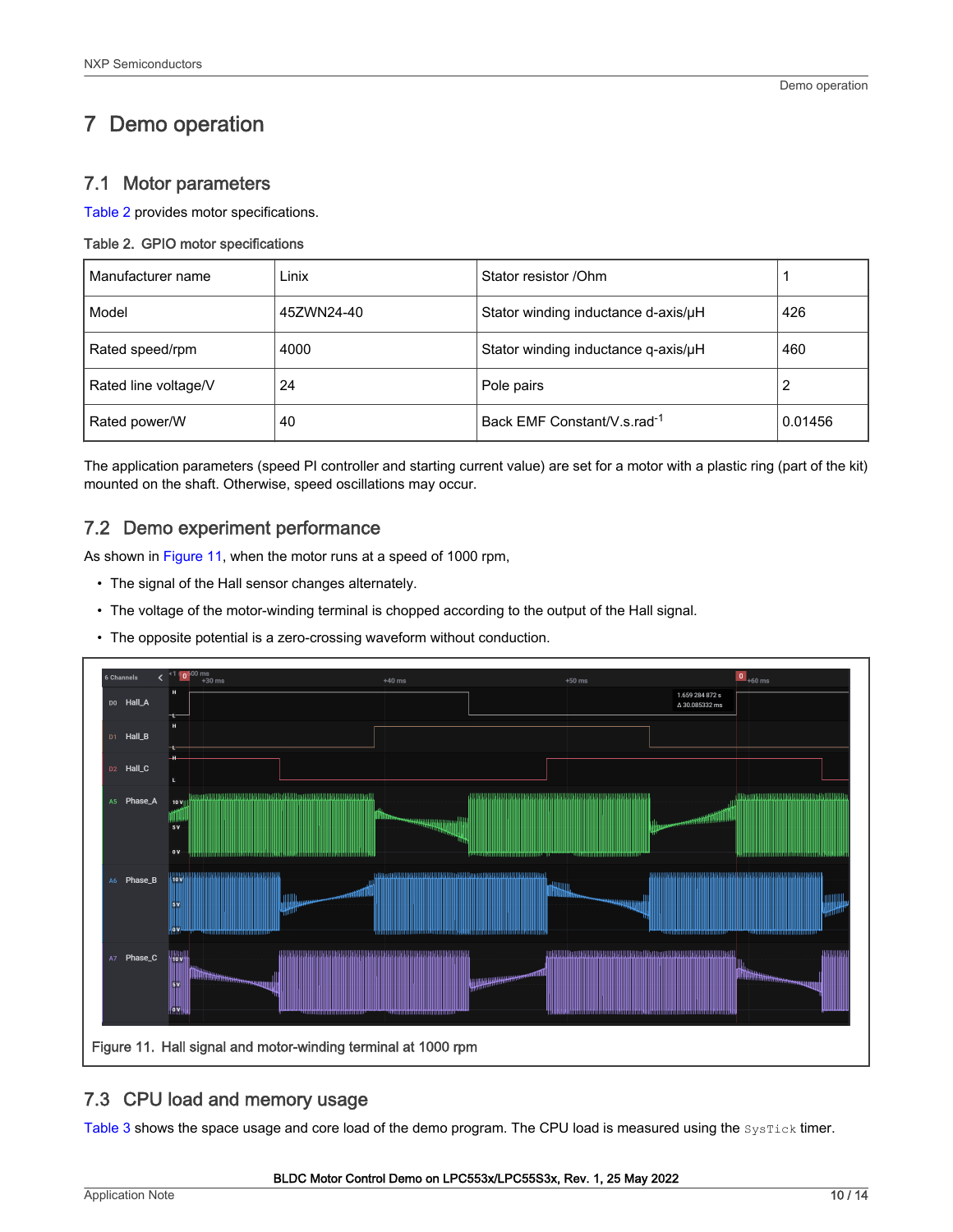| Code memory [bytes] | 20132 |
|---------------------|-------|
| Data memory [bytes] | 8720  |
| CPU cycles          | 257   |
| CPU load            | 1.71% |

<span id="page-10-0"></span>Table 3. LPC553x/LPC55S3x dual servo demo CPU load and memory usage

# 8 References

These references are available on [www.nxp.com:](http://www.nxp.com)

- LPC553x or LPC55S3x Reference Manual
- MCUXpresso SDK 3-Phase PMSM Control (LPC)

# 9 Revision history

| Rev. | Date          | <b>Description</b>                      |
|------|---------------|-----------------------------------------|
| 0    | 25 March 2022 | Initial release                         |
|      | 25 May 2022   | Replaced LPC55S3x with LPC553x/LPC55S3x |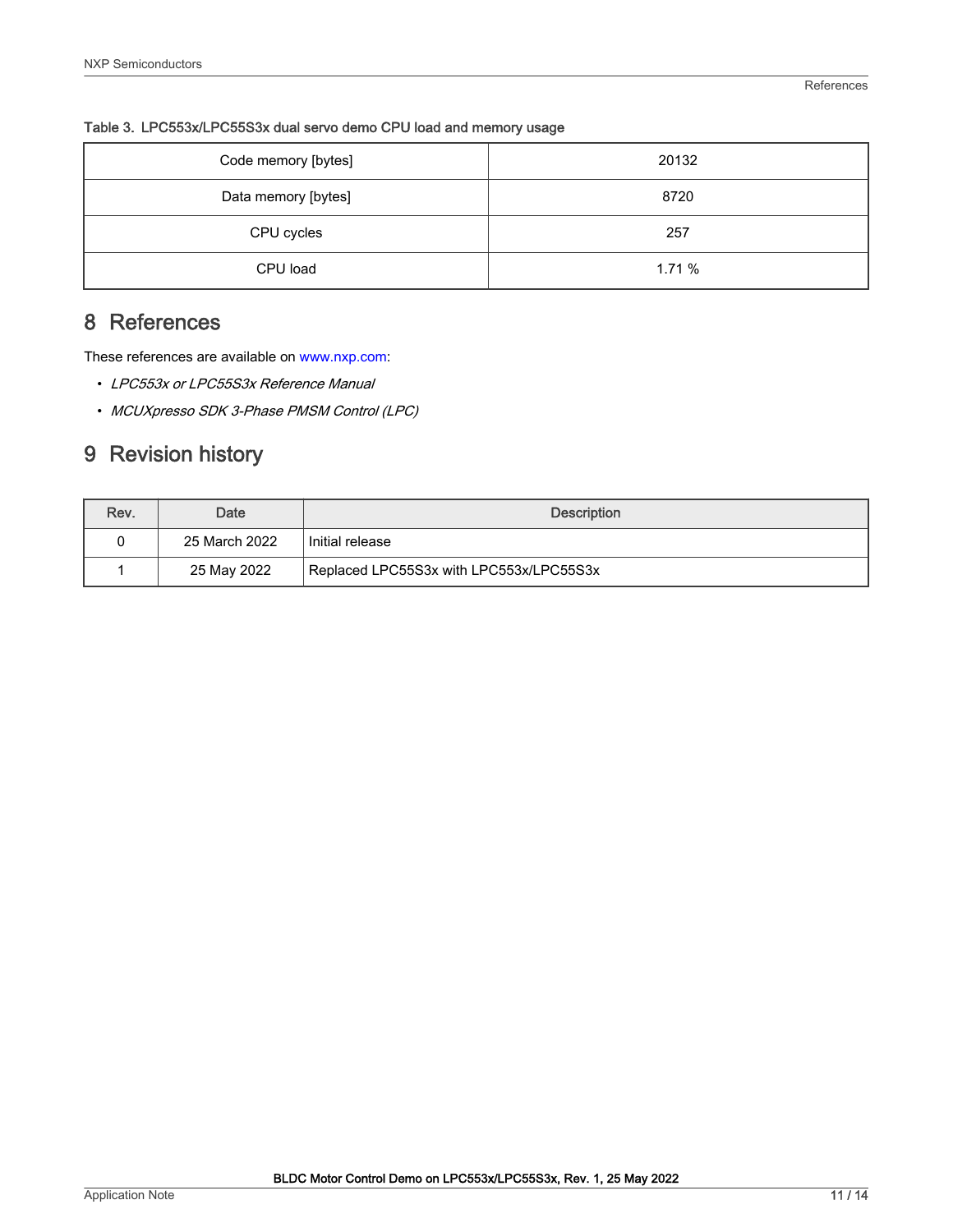# <span id="page-11-0"></span>Legal information

#### **Definitions**

Draft - A draft status on a document indicates that the content is still under internal review and subject to formal approval, which may result in modifications or additions. NXP Semiconductors does not give any representations or warranties as to the accuracy or completeness of information included in a draft version of a document and shall have no liability for the consequences of use of such information.

#### **Disclaimers**

Limited warranty and liability - Information in this document is believed to be accurate and reliable. However, NXP Semiconductors does not give any representations or warranties, expressed or implied, as to the accuracy or completeness of such information and shall have no liability for the consequences of use of such information. NXP Semiconductors takes no responsibility for the content in this document if provided by an information source outside of NXP Semiconductors.

In no event shall NXP Semiconductors be liable for any indirect, incidental, punitive, special or consequential damages (including - without limitation lost profits, lost savings, business interruption, costs related to the removal or replacement of any products or rework charges) whether or not such damages are based on tort (including negligence), warranty, breach of contract or any other legal theory.

Notwithstanding any damages that customer might incur for any reason whatsoever, NXP Semiconductors' aggregate and cumulative liability towards customer for the products described herein shall be limited in accordance with the Terms and conditions of commercial sale of NXP Semiconductors.

Right to make changes — NXP Semiconductors reserves the right to make changes to information published in this document, including without limitation specifications and product descriptions, at any time and without notice. This document supersedes and replaces all information supplied prior to the publication hereof.

Suitability for use - NXP Semiconductors products are not designed, authorized or warranted to be suitable for use in life support, life-critical or safety-critical systems or equipment, nor in applications where failure or malfunction of an NXP Semiconductors product can reasonably be expected to result in personal injury, death or severe property or environmental damage. NXP Semiconductors and its suppliers accept no liability for inclusion and/or use of NXP Semiconductors products in such equipment or applications and therefore such inclusion and/or use is at the customer's own risk.

Applications — Applications that are described herein for any of these products are for illustrative purposes only. NXP Semiconductors makes no representation or warranty that such applications will be suitable for the specified use without further testing or modification.

Customers are responsible for the design and operation of their applications and products using NXP Semiconductors products, and NXP Semiconductors accepts no liability for any assistance with applications or customer product design. It is customer's sole responsibility to determine whether the NXP Semiconductors product is suitable and fit for the customer's applications and products planned, as well as for the planned application and use of customer's third party customer(s). Customers should provide appropriate design and operating safeguards to minimize the risks associated with their applications and products.

NXP Semiconductors does not accept any liability related to any default, damage, costs or problem which is based on any weakness or default in the customer's applications or products, or the application or use by customer's third party customer(s). Customer is responsible for doing all necessary testing for the customer's applications and products using NXP Semiconductors products in order to avoid a default of the applications and the products or of the application or use by customer's third party customer(s). NXP does not accept any liability in this respect.

Terms and conditions of commercial sale — NXP Semiconductors products are sold subject to the general terms and conditions of commercial sale, as published at http://www.nxp.com/profile/terms, unless otherwise agreed in a valid written individual agreement. In case an individual agreement is concluded only the terms and conditions of the respective agreement shall apply. NXP Semiconductors hereby expressly objects to applying the customer's general terms and conditions with regard to the purchase of NXP Semiconductors products by customer.

Export control - This document as well as the item(s) described herein may be subject to export control regulations. Export might require a prior authorization from competent authorities.

Suitability for use in non-automotive qualified products - Unless this data sheet expressly states that this specific NXP Semiconductors product is automotive qualified, the product is not suitable for automotive use. It is neither qualified nor tested in accordance with automotive testing or application requirements. NXP Semiconductors accepts no liability for inclusion and/or use of non-automotive qualified products in automotive equipment or applications.

In the event that customer uses the product for design-in and use in automotive applications to automotive specifications and standards, customer (a) shall use the product without NXP Semiconductors' warranty of the product for such automotive applications, use and specifications, and (b) whenever customer uses the product for automotive applications beyond NXP Semiconductors' specifications such use shall be solely at customer's own risk, and (c) customer fully indemnifies NXP Semiconductors for any liability, damages or failed product claims resulting from customer design and use of the product for automotive applications beyond NXP Semiconductors' standard warranty and NXP Semiconductors' product specifications.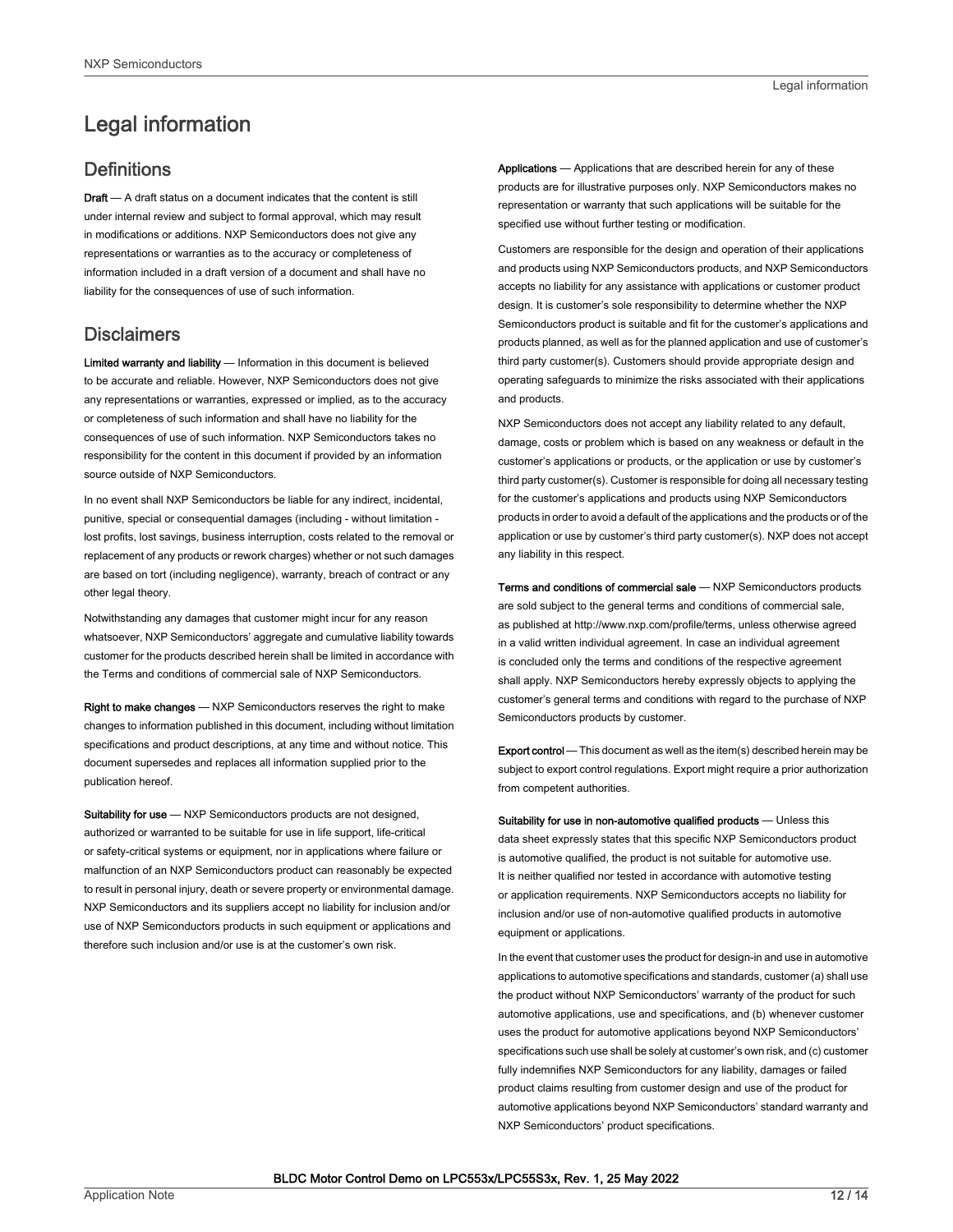Translations — A non-English (translated) version of a document, including the legal information in that document, is for reference only. The English version shall prevail in case of any discrepancy between the translated and English versions.

Security - Customer understands that all NXP products may be subject to unidentified vulnerabilities or may support established security standards or specifications with known limitations. Customer is responsible for the design and operation of its applications and products throughout their lifecycles to reduce the effect of these vulnerabilities on customer's applications and products. Customer's responsibility also extends to other open and/or proprietary technologies supported by NXP products for use in customer's applications. NXP accepts no liability for any vulnerability. Customer should regularly check security updates from NXP and follow up appropriately.

Customer shall select products with security features that best meet rules, regulations, and standards of the intended application and make the ultimate design decisions regarding its products and is solely responsible for compliance with all legal, regulatory, and security related requirements concerning its products, regardless of any information or support that may be provided by NXP.

NXP has a Product Security Incident Response Team (PSIRT) (reachable at [PSIRT@nxp.com\)](mailto:PSIRT@nxp.com) that manages the investigation, reporting, and solution release to security vulnerabilities of NXP products.

#### **Trademarks**

Notice: All referenced brands, product names, service names, and trademarks are the property of their respective owners.

NXP — wordmark and logo are trademarks of NXP B.V.

AMBA, Arm, Arm7, Arm7TDMI, Arm9, Arm11, Artisan, big.LITTLE, Cordio, CoreLink, CoreSight, Cortex, DesignStart, DynamIQ, Jazelle, Keil, Mali, Mbed, Mbed Enabled, NEON, POP, RealView, SecurCore, Socrates, Thumb, TrustZone, ULINK, ULINK2, ULINK-ME, ULINK-PLUS, ULINKpro, μVision, Versatile — are trademarks or registered trademarks of Arm Limited (or its subsidiaries) in the US and/or elsewhere. The related technology may be protected by any or all of patents, copyrights, designs and trade secrets. All rights reserved.

Airfast — is a trademark of NXP B.V.

**Bluetooth** — the Bluetooth wordmark and logos are registered trademarks owned by Bluetooth SIG, Inc. and any use of such marks by NXP Semiconductors is under license.

Cadence — the Cadence logo, and the other Cadence marks found at [www.cadence.com/go/trademarks](http://www.cadence.com/go/trademarks) are trademarks or registered trademarks of Cadence Design Systems, Inc. All rights reserved worldwide.

CodeWarrior — is a trademark of NXP B.V.

- ColdFire is a trademark of NXP B.V.
- ColdFire+ is a trademark of NXP B.V.
- EdgeLock is a trademark of NXP B.V.
- EdgeScale is a trademark of NXP B.V.
- EdgeVerse is a trademark of NXP B.V.

elQ - is a trademark of NXP B.V.

FeliCa - is a trademark of Sony Corporation.

**Freescale** — is a trademark of NXP B.V.

HITAG — is a trademark of NXP B.V.

ICODE and I-CODE — are trademarks of NXP B.V.

Immersiv3D — is a trademark of NXP B.V.

**I2C-bus** — logo is a trademark of NXP B.V.

Kinetis - is a trademark of NXP B.V.

Layerscape - is a trademark of NXP B.V.

Mantis - is a trademark of NXP B.V.

MIFARE — is a trademark of NXP B.V.

MOBILEGT — is a trademark of NXP B.V.

NTAG — is a trademark of NXP B.V.

Processor Expert - is a trademark of NXP B.V.

QorIQ - is a trademark of NXP B.V.

SafeAssure — is a trademark of NXP B.V.

SafeAssure - logo is a trademark of NXP B.V.

StarCore - is a trademark of NXP B.V.

Synopsys - Portions Copyright <sup>©</sup> 2021 Synopsys, Inc. Used with permission. All rights reserved.

Tower — is a trademark of NXP B.V.

UCODE — is a trademark of NXP B.V.

VortiQa — is a trademark of NXP B.V.